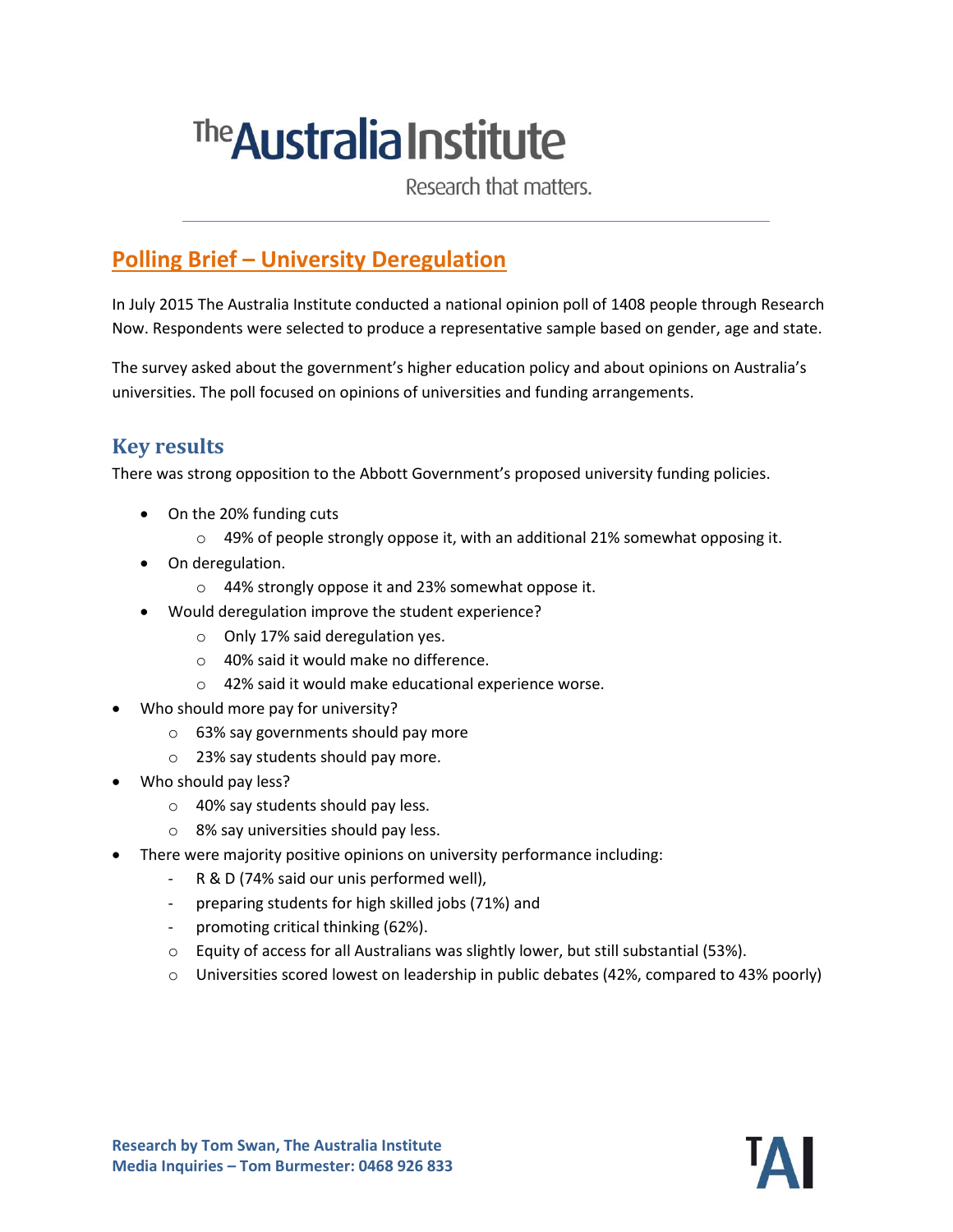### **Analysis**

These results show that the previous minister and vice chancellors failed comprehensively to make a case for their deregulation proposal.

The plans for university funding became deeply unpopular and stayed that way. These polling results show that while the government wanted to cut funding and increase student debt, there is far greater public support for increasing government funding and little support for increasing student debt.

The lack of support for the government's plans may be related to disbelief that it would lead to better education for students. Only 1 in 6 thought deregulation would improve the educational experience at universities, and 2 in 5 said it would make things worse.

Universities failed to explain how they would spend their increased revenue. In effect, they tried to sell a new product by talking about its price, instead of how good it would be for students. It should not be surprising the sales pitch was not successful.

In reality, it was likely that increased student debt under a deregulated system would end up funding more research, not better education. Over the past decade, universities have already been spending increasing amounts of student-derived revenue on research, up from 30% in 2002 to 39% in 2012.<sup>1</sup>

Despite this, overall, people have very positive opinions of universities in Australia. The only criteria on which they rated more poorly was standing up for the public interest in public debates. Universities now have an opportunity to take a stronger position on the role of the public interest in university funding.

The government's decision to roll back its decision on university funding is an opportunity for everyone – the government and the vice chancellors who supported the plan – to go back to the question: what are our universities for? What do we want them to provide for society? And what policies do we need for that to happen?

#### **Polling Breakdown**

|                                    | <b>Strongly</b><br>positive | Somewh Neutral<br><b>at</b><br>positive |     | Somewh Strongly<br><b>at</b><br>negative | negative | Don't<br>know |
|------------------------------------|-----------------------------|-----------------------------------------|-----|------------------------------------------|----------|---------------|
| <b>TAI 2015 poll</b>               | 19%                         | 49%                                     | 25% | 6%                                       | 1%       |               |
| <b>Universities Australia 2013</b> | 20%                         | 58%                                     | 18% | 3%                                       | 1%       | 1%            |

*What are your overall perceptions of universities in Australia?*

The results show strong favourable opinions of Universities overall.



 $\overline{a}$  $^{\rm 1}$  http://www.tai.org.au/content/not-%E2%80%98how-high%E2%80%99-%E2%80%98-what%E2%80%99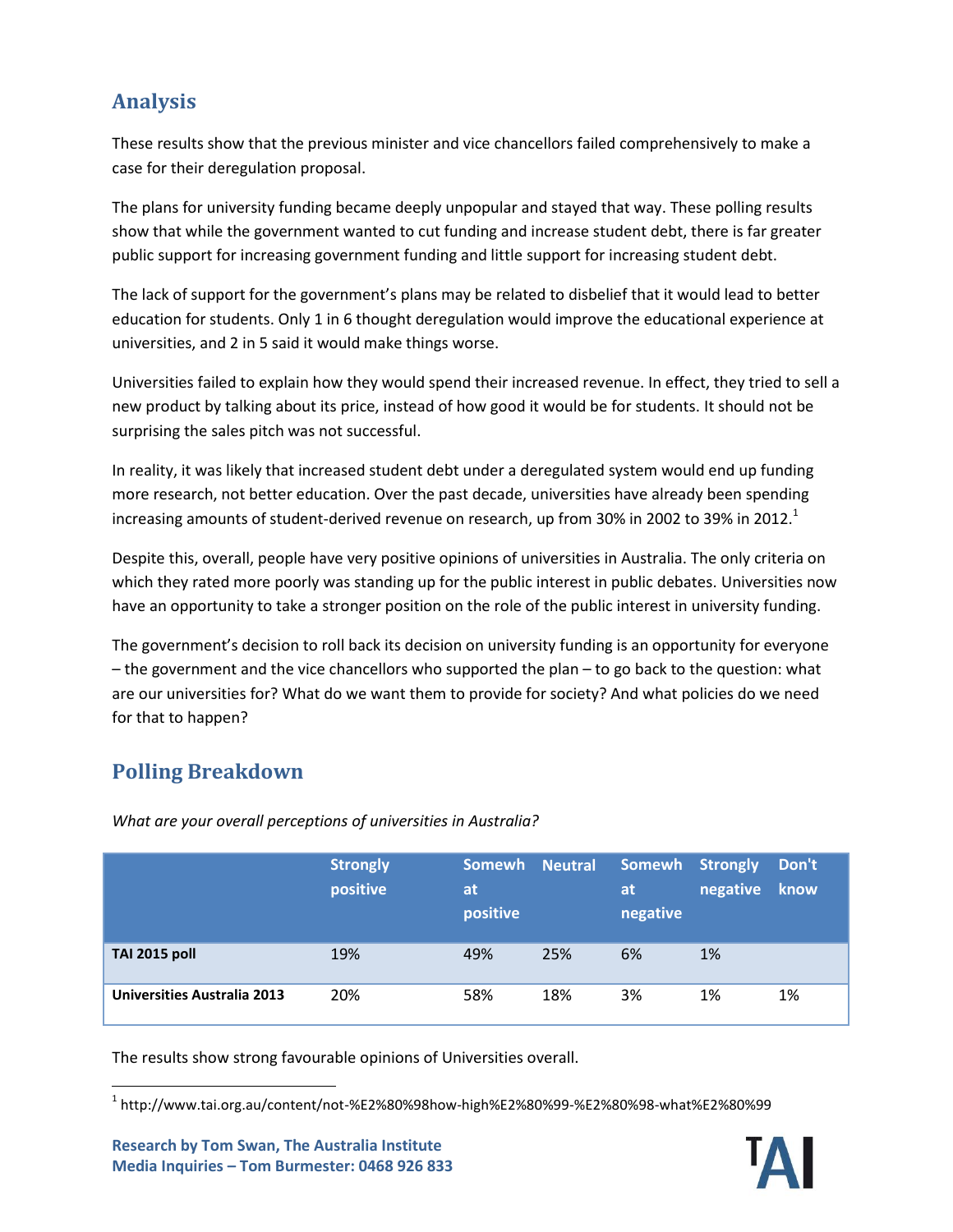This question was taken from a February 2013 Universities Australia poll.<sup>2</sup> The recent poll shows a small decrease in favourable attitudes relative to the 2013 poll.

*Universities are funded in part by government grants and in part by student fees, which are often funded through government loans that people repay throughout their careers. In your view, how should the contributions of each change?*



<sup>&</sup>lt;sup>2</sup> [https://www.universitiesaustralia.edu.au/news/commissioned-studies/Public-Perceptions-of-Australia-s-](https://www.universitiesaustralia.edu.au/news/commissioned-studies/Public-Perceptions-of-Australia-s-Universities)**[Universities](https://www.universitiesaustralia.edu.au/news/commissioned-studies/Public-Perceptions-of-Australia-s-Universities)** 



 $\overline{\phantom{a}}$